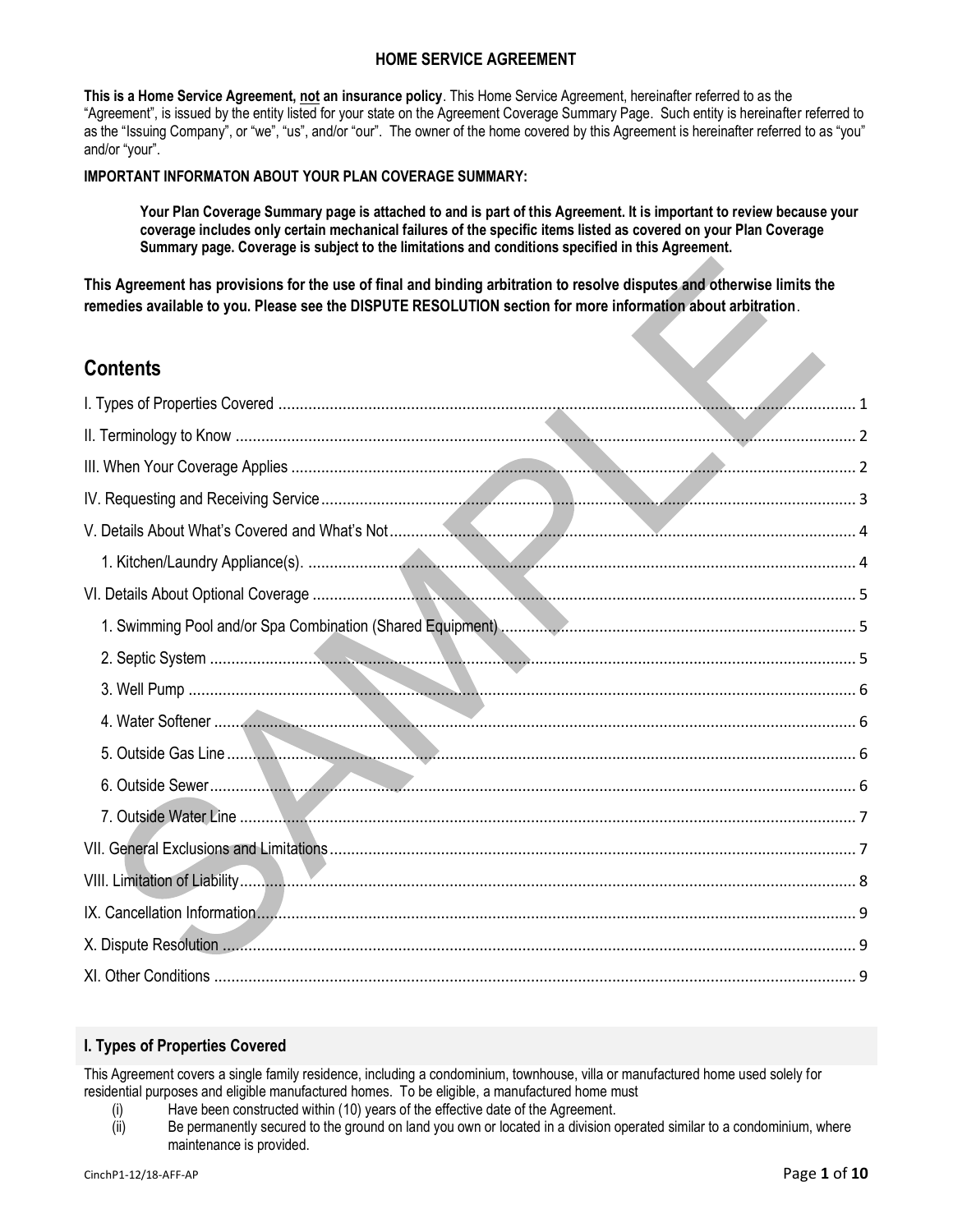This Agreement provides coverage under a special exception for special purpose group homes devoted to housing persons with mental and physical disabilities, as those terms are defined by the Americans with Disabilities Act at Title 42 of the United States Code Section 12102(2)(A).

This Agreement does not cover:

- Mobile homes
- Multi-family residential property of more than two-units
- Any dwelling used in whole or in part for commercial purposes including non-profit organizations
- Homes listed or registered in any historical register, including without limitation the National Register of Historic Places

Whether or not this Agreement covers a condominium unit, manufactured home, or multi-family property (duplex), any repairs and/or replacements are limited to the items solely used by and located and serviceable within such single unit (unless specified otherwise). **No common area items shared by non-warranted units shall be covered by this Agreement.**

## <span id="page-1-0"></span>**II. Terminology to Know**

- "Mechanical failure" occurs when a covered item/system becomes inoperable and unable to perform its primary function, subject to the limitations and conditions of this Agreement.
- "Domestic-grade" items are those that were designated by the manufacturer, manufactured and marketed solely for installation and use in a residential single family dwelling.
- "Commercial-grade" items are those that were designated by the manufacturer, manufactured and primarily marketed for installation and use in commercial operations.
- A "visual inspection" of the covered item is considered to mean the viewing of an item to verify that it appears structurally intact and without damage or missing parts that would indicate inoperability.
- A "simple mechanical test" means the ability to turn the unit off and on verifying the item operates without irregular sounds or smoke that may indicate a problem. In certain instances, we may require documentation from you during a claim review.
- "Proper operating condition" means the item/system was correctly located within the home, was properly installed to code at the time of installation, was fully connected, was capable of successfully performing all operations commensurate with the manufacturer's original design intention, and did not pose any hazard to life or property.
- A "necessary or required upgrade" is a replacement improving: manufacturer specification; energy efficiency; or system performance due to external circumstances (such as inability to obtain parts/equipment or government mandated system modifications).
- "Item" examples: air conditioning unit, heating unit, water heater, individual appliances such as refrigerator, dishwasher and ceiling fans.
- "Item Lifetime" is defined as the total time for which an item is technically designed to operate from its date of purchase and is expressed in years.

## <span id="page-1-1"></span>**III. When Your Coverage Applies**

- 1. **We agree to pay the covered costs to repair or replace the items listed as covered on your Agreement Coverage Summary Page if any such items become inoperable during the term of this Agreement due to mechanical failure caused by routine wear and tear.** The definitions of the specific items that may be listed on your Agreement Coverage Summary Page as covered, as well as other limitations on coverage and other terms and conditions, are listed below.
- 2. We will cover mechanical failures relating to the mechanical parts and components of those domestic-grade items that were in the home and in proper operating condition on the Agreement effective date.
- 3. We will cover failures due to rust and corrosion, and or sediment.
- 4. When completing a covered repair or replacement, we will NOT pay the cost to:
	- dismantle and remove defective equipment,
	- recapture refrigerant,
	- reclaim refrigerant,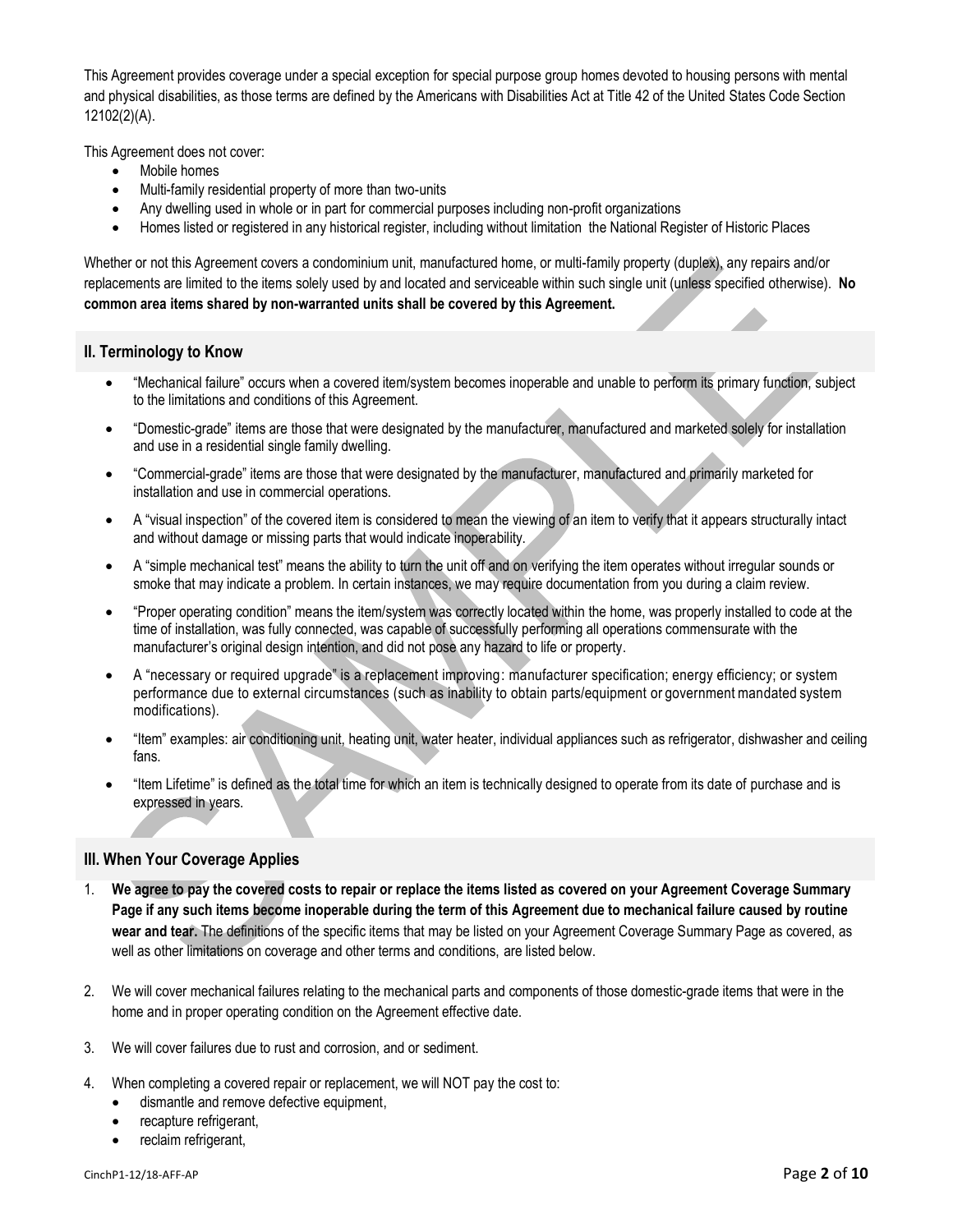- dispose of refrigerant.
- 5. We will cover an unknown pre-existing mechanical failure provided the failure could not have been detected by visual inspection or simple mechanical test.
- 6. **The decision to replace rather than repair items is solely our option**. Should we choose to replace an item, the replacement shall:
	- be the base model that meets all applicable federally mandated minimal manufacturers' standards,
	- perform the same primary function, and have a capacity comparable with the covered item, when available with domestically assembled units.

When replacing systems and appliances:

- We are not liable to provide exact match in color, dye, lot, material, type or brand.
- We will be responsible for the installation of the replacement item but not for the cost of the construction, modifications, carpentry or transitional work made necessary in order to accommodate the replacement, nor for any costs to upgrade or modify items for any reason except as otherwise specified in this Agreement.
- With respect to kitchen/laundry appliances, we will make reasonable efforts to provide replacement items of similar mechanical capabilities and/or efficiency of the original unit, when available.

When making repairs:

- We reserve the right to rebuild existing parts or components and/or install rebuilt or refurbished parts or components.
- 7. Our cash payment policies and procedures:
	- In instances where the combined cost of diagnosis and repair or replacement is estimated to exceed a stated contract dollar limit, we will not provide repair or replacement services but will instead pay an amount equal to the contract dollar limit minus the deductible amount. If the stated contract dollar limit is an aggregate amount then paid claims will also be subtracted from payment.
	- In some instances, we may offer cash in lieu of repair or replacement services. This offered amount is based on what we would expect to pay (which is substantially less than retail cost) for parts and labor for covered items less the incurred cost of the contractor's diagnosis. You are required to repair the item or provide a new replacement and send the acceptable proof of your actual itemized costs to us before any reimbursement amount will be paid.
- 8. **Should we determine to pay cash in lieu of replacement and you only repair the item instead, the item will be excluded from further coverage under this Agreement and subsequent renewals. We reserve the right to inspect repaired and/or replacement items.**
- 9. **Determination of the operating condition as of the Agreement effective date, and the nature of any failure, will be made by us based upon the professional opinion of remote diagnosis for connected systems and/or appliances or our direct employees, considering but not limited to, the independent contractor's diagnosis.**

## <span id="page-2-0"></span>**IV. Requesting and Receiving Service**

- 1. **You must notify us of any mechanical failure when it happens and prior to the expiration of your Agreement. We are available twenty-four (24) hours a day, seven (7) days a week online at** [my.cinchhom](http://www.x.com/)eservices.**com or by phone at 1-**844-324-5688**. If you fail to notify us of any mechanical failure during the coverage term in which the failure occurred, we will not be responsible for the cost of any repairs and/or replacements resulting from the mechanical failure.**
- 2. We will use reasonable efforts to provide a referral to an independent contractor within two (2) hour(s) after the service request is received during normal business hours and within twenty-four (24) hour(s) for requests received outside of normal business hours. We will determine, at our sole discretion, which repairs constitute an emergency requiring expedited service and will give consideration to covered mechanical failures that affect the habitability of the dwelling.
- 3. **We are not responsible for expenses you incur without our express consent**. We will not reimburse you for any costs associated with unauthorized repairs or work performed by unauthorized contractors.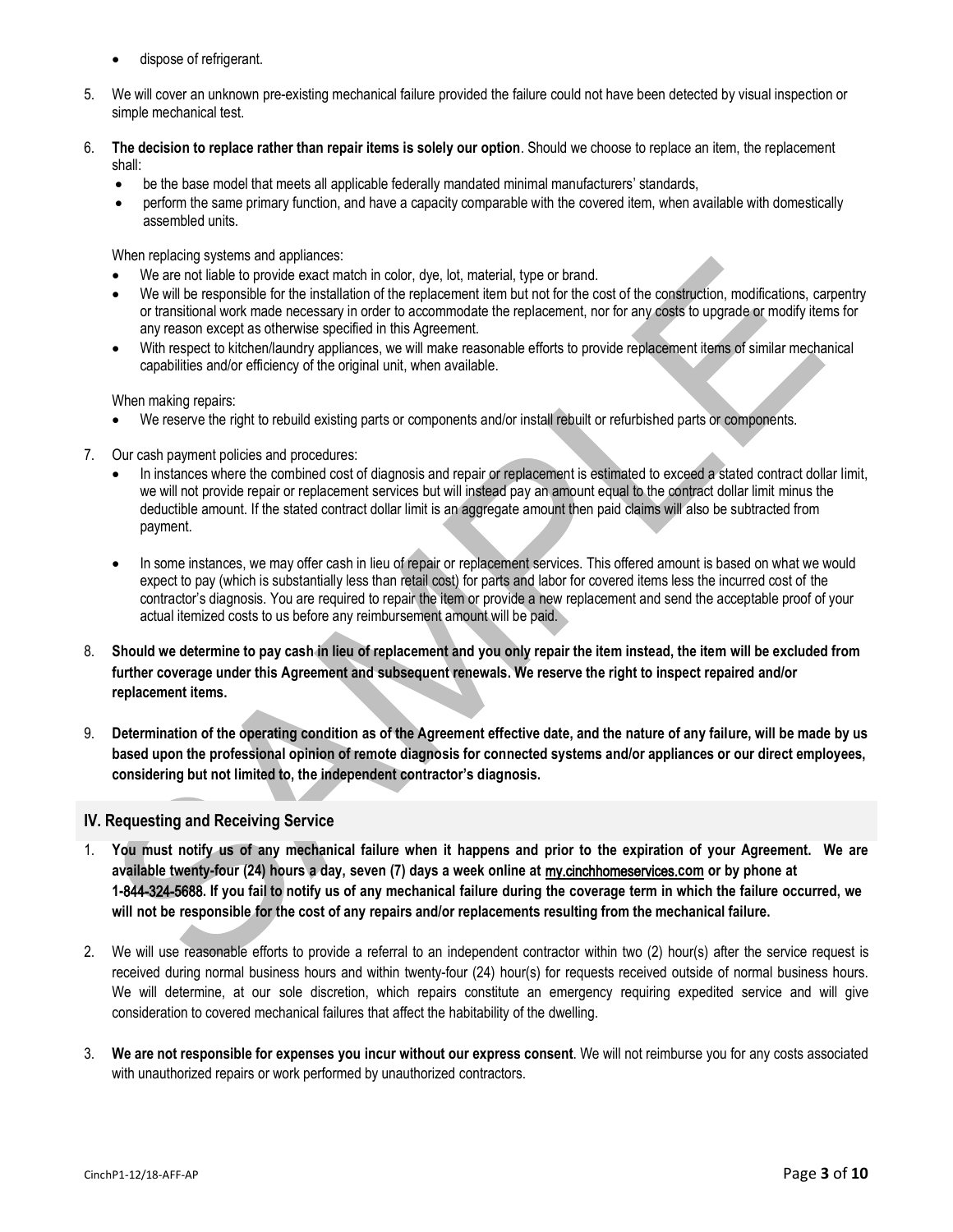- 4. **This Agreement may include a deductible amount, as listed on your Agreement Coverage Summary Page. You may be required to pay all or part of your deductible at the time you request service. All or a portion of your deductible may be nonrefundable.**
	- You are responsible and must pay for any amounts due for services performed which are not covered under the terms, conditions and provisions of this Agreement.
- 5. You are responsible to provide access to the covered property during normal business hours for the independent contractor to diagnose, obtain approval for, and/or complete repairs for covered mechanical failures. You are responsible to pay us and/or our independent contractor any service charge and additional charges assessed by our independent contractor resulting from your failure to provide access and/or for missed appointments caused by you.
- 6. We reserve the right to obtain, at our expense, a second opinion by an independent contractor prior to determining eligibility for coverage.

## <span id="page-3-0"></span>**V. Details About What's Covered and What's Not**

This Agreement provides coverage only for those items specifically listed as being covered on your Agreement Coverage Summary Page. **An additional fee may be required for additional systems, appliances or optional coverages. Coverage of some items may not be available under all plans or in every state.**

**This Agreement defines precisely what mechanical systems and appliances, and which of their parts and components, will be covered; only those items specifically so described are covered, subject to the limitations and conditions herein and on your Agreement Coverage Summary Page.** 

**Under any and all circumstances, our maximum liability, in the aggregate, for any and all claims submitted per agreement term shall be \$10,000.**

<span id="page-3-1"></span>**1. Kitchen/Laundry Appliance(s)** NOTE: We will pay up to \$3,000 per covered Item malfunction for access, diagnoses and repair/ replacement of any covered Appliance per agreement term.

| A. REFRIGERATOR(S)                                                                                                |                                                                                                         |
|-------------------------------------------------------------------------------------------------------------------|---------------------------------------------------------------------------------------------------------|
| A maximum of 5 units are covered per contract. A maximum covered amount of \$3,000 is allowed per Agreement term. |                                                                                                         |
| <b>COVERED</b>                                                                                                    | <b>NOT COVERED</b>                                                                                      |
| All components and parts.                                                                                         | Free standing freezer, Multi-media centers built into<br>appliances, and wine chillers and consumables. |
| <b>B. CLOTHES WASHER(S)</b>                                                                                       |                                                                                                         |
| A maximum of 5 units are covered per contract. A maximum covered amount of \$3,000 is allowed per Agreement term. |                                                                                                         |
| <b>COVERED</b>                                                                                                    | <b>NOT COVERED</b>                                                                                      |
| All components and parts.                                                                                         |                                                                                                         |
| C. CLOTHES DRYER(S)                                                                                               |                                                                                                         |
| A maximum of 5 units are covered per contract. A maximum covered amount of \$3,000 is allowed per Agreement term. |                                                                                                         |
| <b>COVERED</b>                                                                                                    | <b>NOT COVERED</b>                                                                                      |
| All components and parts.                                                                                         |                                                                                                         |
| D. RANGE(S)/OVEN(S)/COOKTOP(S)                                                                                    |                                                                                                         |
| A maximum of 5 units are covered per contract. A maximum covered amount of \$3,000 is allowed per Agreement term. |                                                                                                         |
| <b>COVERED</b>                                                                                                    | <b>NOT COVERED</b>                                                                                      |
| All components and parts including range exhaust hoods located<br>above the range.                                |                                                                                                         |
| E. DISHWASHER(S)                                                                                                  |                                                                                                         |
| A maximum of 5 units are covered per contract. A maximum covered amount of \$3,000 is allowed per Agreement term. |                                                                                                         |
| <b>COVERED</b>                                                                                                    | <b>NOT COVERED</b>                                                                                      |
| All components and parts.                                                                                         |                                                                                                         |
| F. BUILT-IN MICROWAVE OVEN(S)                                                                                     |                                                                                                         |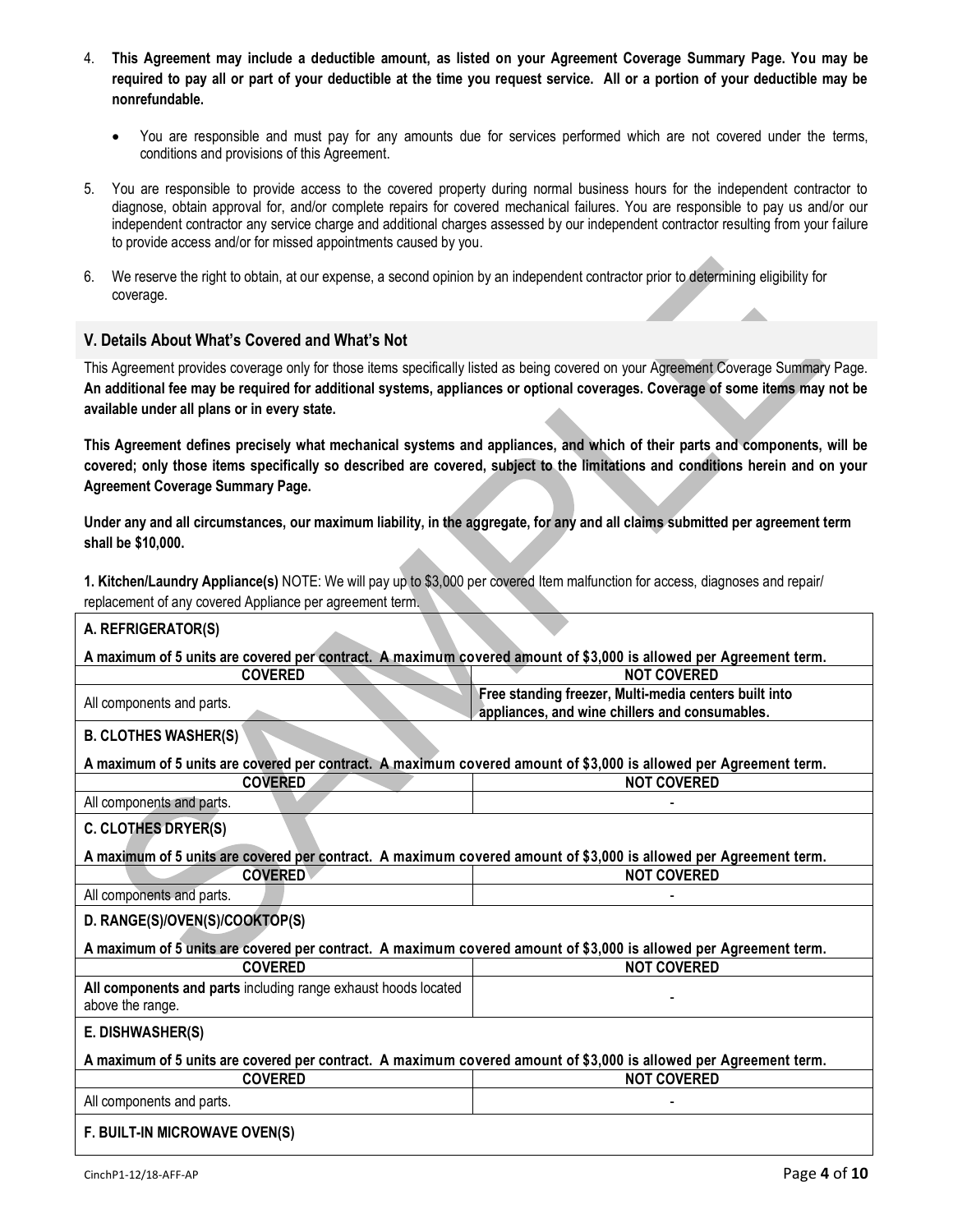| A maximum of 5 units are covered per contract. A maximum covered amount of \$3,000 is allowed per Agreement term. |                    |
|-------------------------------------------------------------------------------------------------------------------|--------------------|
| <b>COVERED</b>                                                                                                    | <b>NOT COVERED</b> |
| All components and parts.                                                                                         |                    |
| <b>G. TRASH COMPACTORS(S)</b>                                                                                     |                    |
| A maximum of 5 units are covered per contract. A maximum covered amount of \$3,000 is allowed per Agreement term. |                    |
| <b>COVERED</b>                                                                                                    | <b>NOT COVERED</b> |
| All components and parts.                                                                                         |                    |
| H. FREE STANDING ICE MAKER(S)                                                                                     |                    |
| A maximum of 5 units are covered per contract. A maximum covered amount of \$3,000 is allowed per Agreement term. |                    |
| <b>COVERED</b>                                                                                                    | <b>NOT COVERED</b> |
| All components and parts.                                                                                         |                    |
| I. BUILT-IN FOOD CENTER(S)                                                                                        |                    |
| A maximum of 5 units are covered per contract. A maximum covered amount of \$3,000 is allowed per Agreement term. |                    |
| <b>COVERED</b>                                                                                                    | <b>NOT COVERED</b> |
| All components and parts.                                                                                         |                    |
|                                                                                                                   |                    |

## <span id="page-4-0"></span>**VI. Details About Optional Coverage**

**Optional coverage may be purchased up to 30 days after the beginning of the Agreement term without an inspection. After the 30th day optional coverage may be purchased provided an inspection is performed (at customer's expense) and the inspection results are approved by us. New Construction Customers may add optional coverage during the Agreement term for brand new items providing proof of purchase is received by us. Optional coverage, regardless of date of purchase, continues only through the Agreement term.**

## <span id="page-4-1"></span>**1. Swimming Pool and/or Spa Combination (Shared Equipment)**

| Shared equipment is covered. If equipment is not shared, then only one or the other is covered unless an additional fee is paid.                                                                            |                                                                                                                                                                                                                                                                                                                                                                                                                                                                                                                                                                                    |
|-------------------------------------------------------------------------------------------------------------------------------------------------------------------------------------------------------------|------------------------------------------------------------------------------------------------------------------------------------------------------------------------------------------------------------------------------------------------------------------------------------------------------------------------------------------------------------------------------------------------------------------------------------------------------------------------------------------------------------------------------------------------------------------------------------|
| <b>COVERED</b>                                                                                                                                                                                              | <b>NOT COVERED</b>                                                                                                                                                                                                                                                                                                                                                                                                                                                                                                                                                                 |
| Above ground components and parts of the heating, pumping, and<br>filtration system including: pool heater, pool sweep motor and<br>pump, pump motor, blower motor and timer, plumbing pipes and<br>wiring. | Portable or above ground spas, access to pool and spa<br>equipment, lights, liners, jets, ornamental fountains, waterfalls<br>and their pumping systems, auxiliary pumps, pool cover and<br>related equipment, fill line and fill valves, built-in or detachable<br>cleaning equipment including, without limitation, pool sweeps,<br>pop-up heads, turbo valves, skimmers, chlorinators, and<br>ionizers, fuel storage tanks, disposable filtration mediums, heat<br>pump, multi-media centers, dehumidifiers, panel box and dials,<br>salt water generator; salt and components. |

**A maximum covered amount of \$1,500 is allowed per Agreement term.**

#### <span id="page-4-2"></span>**2. Septic System**

| NOTE: This option is available for first year customers only and is not renewable.                                                                                                                                                                                                                                                                                                                                                                                                                                                              |                                                                                                                                                                                                                                                                                                                                                                                                   |
|-------------------------------------------------------------------------------------------------------------------------------------------------------------------------------------------------------------------------------------------------------------------------------------------------------------------------------------------------------------------------------------------------------------------------------------------------------------------------------------------------------------------------------------------------|---------------------------------------------------------------------------------------------------------------------------------------------------------------------------------------------------------------------------------------------------------------------------------------------------------------------------------------------------------------------------------------------------|
| <b>COVERED</b>                                                                                                                                                                                                                                                                                                                                                                                                                                                                                                                                  | <b>NOT COVERED</b>                                                                                                                                                                                                                                                                                                                                                                                |
| Mainline stoppages that can be cleared through an existing access<br>or cleanout without excavation. The septic tank will be pumped one<br>(1) time during the Agreement coverage term if the stoppage is due<br>to septic back up. We will not pay more than \$500 per pumping<br>occurrence. If the septic tank needs to be replaced, we will not<br>pay more than \$1,000 towards the replacement of the septic<br>tank. We will cover one (1) sewage ejector pump for septic<br>system located within the perimeter of the main foundation. | Broken or collapsed sewer lines outside the foundation,<br>stoppages or roots that prevent the effective use of any<br>externally applied sewer machine cable, cost of finding or<br>gaining access to the septic tank or sewer hook-ups, disposal<br>of waste, chemical treatment of the septic tank and/or sewer<br>lines, tanks, leach lines, cesspool, and any mechanical pump<br>or systems. |

J.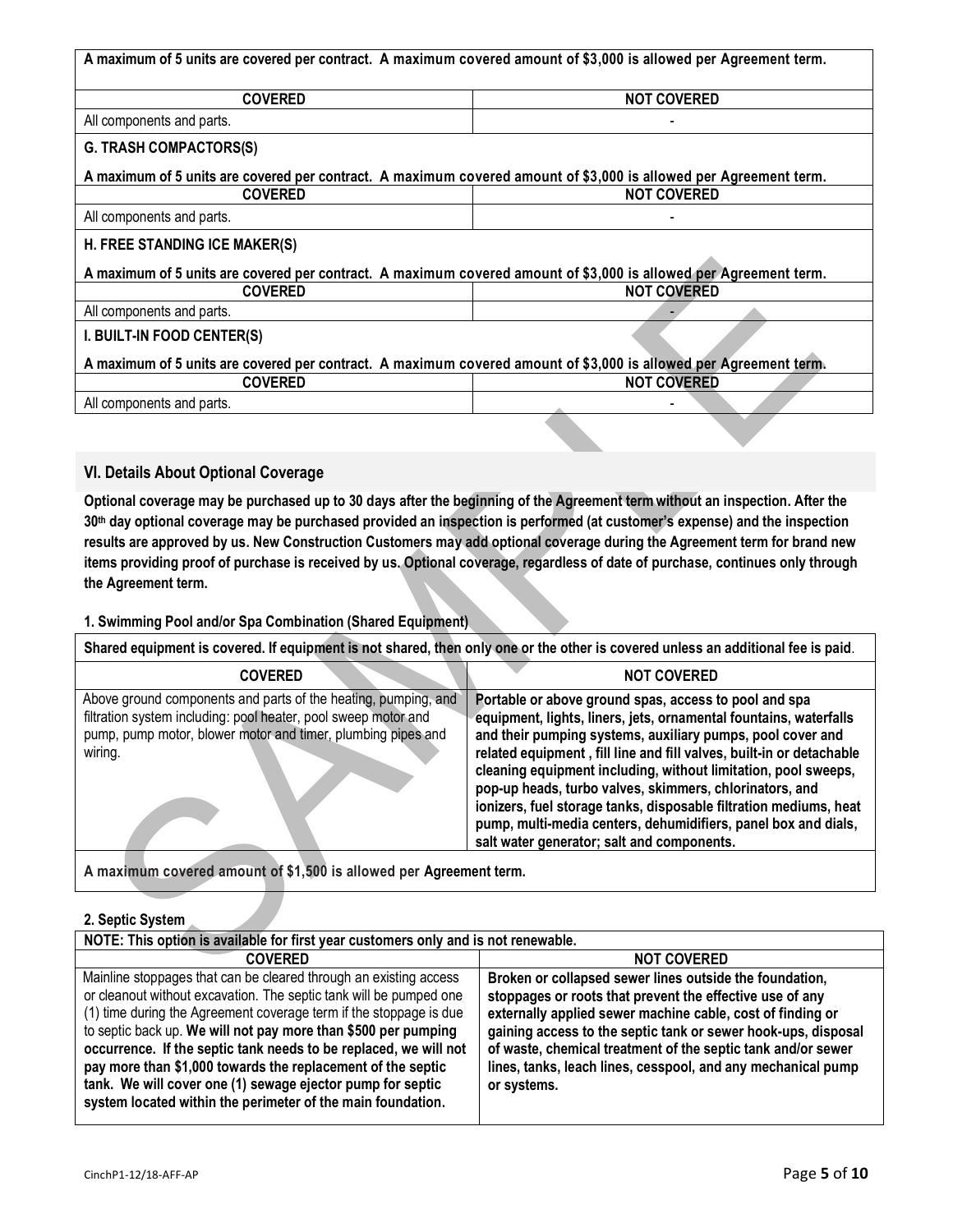<span id="page-5-0"></span>

| <b>COVERED</b>                                                                      | <b>NOT COVERED</b>                                                                                                                                                                                                                                                                                                                                                                       |
|-------------------------------------------------------------------------------------|------------------------------------------------------------------------------------------------------------------------------------------------------------------------------------------------------------------------------------------------------------------------------------------------------------------------------------------------------------------------------------------|
| All components and parts of well pump utilized as a source of<br>water to the home. | Above or underground piping, cable or electrical lines leading to<br>or from the well pump, including those that are located within<br>the well casing, well casings, pressure switches not located on<br>the pump, holding, storage or pressure tanks, booster pumps,<br>re-drilling of wells, well pump and all well pump components for<br>geothermal and/or water source heat pumps. |
|                                                                                     |                                                                                                                                                                                                                                                                                                                                                                                          |

**NOTE: We will pay up to \$1,500 per Agreement term for access, diagnosis and repair or replacement.**

#### <span id="page-5-1"></span>**4. Water Softener**

| <b>COVERED</b>                                                                                                                                                                       | <b>NOT COVERED</b>                                                                                                                                                                                                                                         |
|--------------------------------------------------------------------------------------------------------------------------------------------------------------------------------------|------------------------------------------------------------------------------------------------------------------------------------------------------------------------------------------------------------------------------------------------------------|
| Mechanical parts and components of basic single water softener<br>unit, including central head assembly; multi-level/twin softeners;<br>piping to and from unit(s) and system tanks. | Any and all treatment, purification, odor control, iron filtration<br>components and systems; discharge drywells; failure due to<br>excessive water pressure or freeze damage; failures due to<br>mineral and/or sediment; resin bed replacement and salt. |

**A maximum covered amount of \$5,000 is allowed per claim.**

#### <span id="page-5-2"></span>**5. Outside Gas Line**

| <b>COVERED</b>                                                                                                                                                                                                                                                                                                                                                                                                                                                                                                                                                                                                                                                                                                                   | <b>NOT COVERED</b>                                                                                                                                                                                                                                                                                                                                                                                                                                                |
|----------------------------------------------------------------------------------------------------------------------------------------------------------------------------------------------------------------------------------------------------------------------------------------------------------------------------------------------------------------------------------------------------------------------------------------------------------------------------------------------------------------------------------------------------------------------------------------------------------------------------------------------------------------------------------------------------------------------------------|-------------------------------------------------------------------------------------------------------------------------------------------------------------------------------------------------------------------------------------------------------------------------------------------------------------------------------------------------------------------------------------------------------------------------------------------------------------------|
| Outside gas service line is defined as a natural gas supply line<br>from the curb box to the inlet valve of the meter for one single<br>family residential home – it is the most direct line between the<br>curb box and the inlet valve of the meter. It includes the gas<br>supply line between the outlet of the meter and the exterior of the<br>foundation. It does not include any connections or extensions<br>such as, but not limited to, gas lines to grills, lights and pool<br>heaters. After the outside gas service line is repaired or replaced,<br>our independent service provider will provide basic site restoration<br>to the affected area, limited to backfill of excavated soil, raking<br>and reseeding. | Any gas service lines in excess of 500 feet in length; high<br>pressure gas lines and the high pressure service line which is<br>defined as a natural gas supply line with a pressure rating of 60<br>psi or greater; natural gas meter including connections;<br>appliances or appliance connectors or burner tips; any gas<br>service line not measuring between $\frac{1}{2}$ " and 1 $\frac{1}{4}$ " in diameter;<br>utility meters; any interior gas piping. |
| NOTE: Limitations of Coverage: For the repair or replacement of the outside line, we will pay a maximum of \$2,000 in the                                                                                                                                                                                                                                                                                                                                                                                                                                                                                                                                                                                                        |                                                                                                                                                                                                                                                                                                                                                                                                                                                                   |

**aggregate per Agreement term. After the outside gas service line is repaired or replaced, our independent service provider will provide basic site restoration to the affected area, limited to backfill of excavated soil, raking and reseeding.**

#### <span id="page-5-3"></span>**6. Outside Sewer**

| <b>COVERED</b>                                                                                                                                                                                                                                                                                             | <b>NOT COVERED</b>                                                                                                                                                                                                                                                                                                                                                                                                                                                                                                                                                                                                                                                   |
|------------------------------------------------------------------------------------------------------------------------------------------------------------------------------------------------------------------------------------------------------------------------------------------------------------|----------------------------------------------------------------------------------------------------------------------------------------------------------------------------------------------------------------------------------------------------------------------------------------------------------------------------------------------------------------------------------------------------------------------------------------------------------------------------------------------------------------------------------------------------------------------------------------------------------------------------------------------------------------------|
| Outside sewer service line failures as a result of normal wear and<br>tear. After the outside sewer service line is repaired or replaced,<br>our independent service provider will provide basic site restoration<br>to the affected area, limited to backfill of excavated soil, raking and<br>reseeding. | Any outside sewer line in excess of 500 feet in length, any<br>outside sewer service line not connected to a public sewer<br>system, including but not limited to sewer lines connected to a<br>septic system or leach field; outside holding tanks; ejector<br>pumps; service or damage related to the back-up of sewers and<br>drains or any other damage caused directly or indirectly by<br>sewer main lines; any outside sewer service line connected to a<br>lift station; utility meters; stoppages or blockage caused by root<br>invasion and/or by foreign objects, such as but not limited to,<br>toys and bottle caps; any interior water or sewer lines. |
| NOTE: Limitations of Coverage: For covered repairs, we will pay a maximum of \$3,000 in the aggregate per Agreement term for                                                                                                                                                                               |                                                                                                                                                                                                                                                                                                                                                                                                                                                                                                                                                                                                                                                                      |

**repairs to outside. We will pay up to an additional \$1,500 in aggregate per Agreement term to cut, excavate or repair sidewalks located in a public easement or public roads that were damaged solely due to outside sewer line covered repair or replacement work performed by our independent contractor(s). Only expenses related to repair or replacement of sidewalks are covered under this additional limit. This additional limit, when applicable, does not add any additional coverage to the outside sewer line maximum. Should sidewalk or public road repair expenses exceed \$1,500, it is your responsibility to pay any additional costs. You will be notified of the expected additional expenses before work is completed.**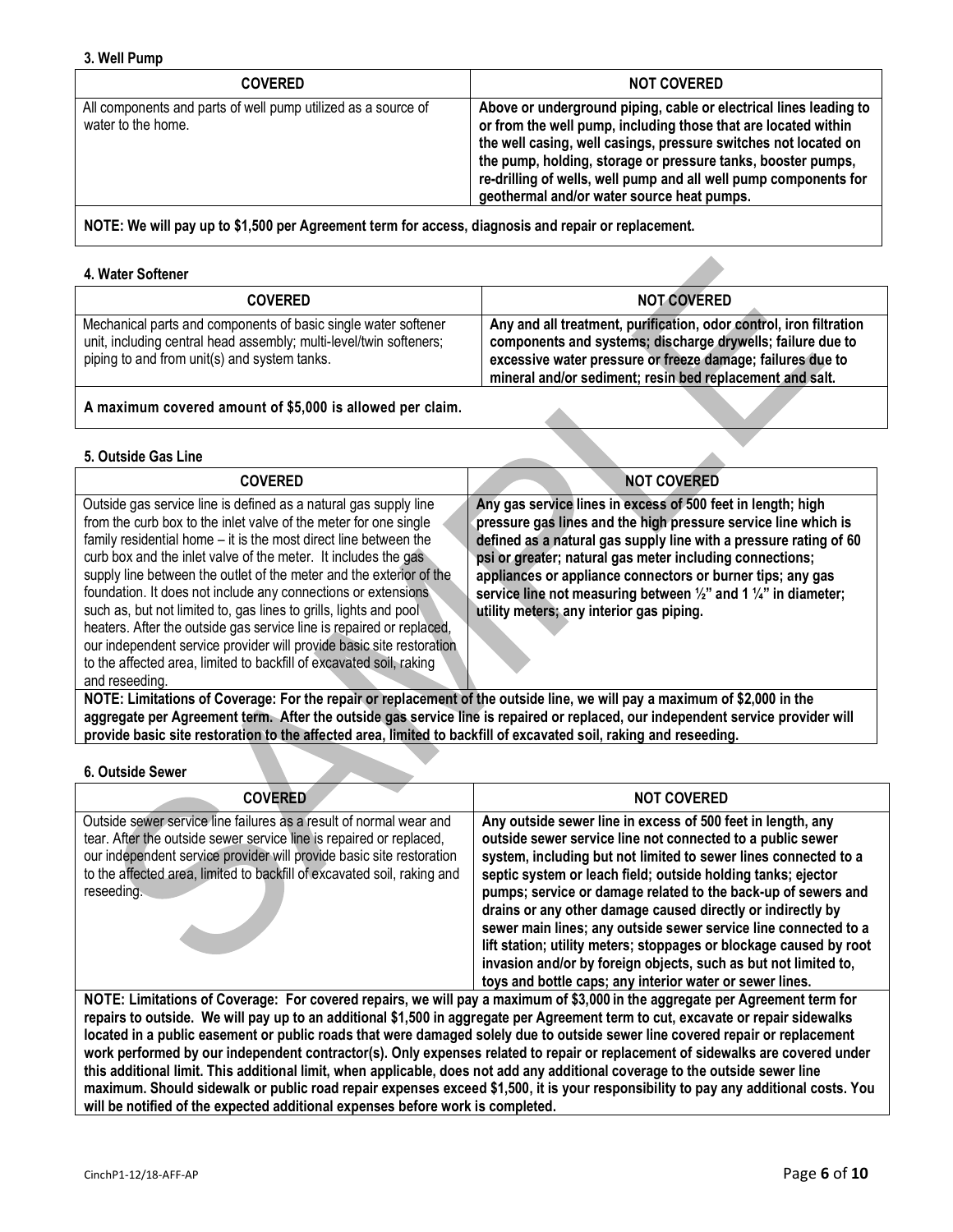#### <span id="page-6-0"></span>**7. Outside Water Line**

| <b>COVERED</b>                                                                                                                                                                                                                                                                                                                                                                                                                                                                                                     | <b>NOT COVERED</b>                                                                                                                                                                                                                                                                                                                                                                                                                                                                                                                     |
|--------------------------------------------------------------------------------------------------------------------------------------------------------------------------------------------------------------------------------------------------------------------------------------------------------------------------------------------------------------------------------------------------------------------------------------------------------------------------------------------------------------------|----------------------------------------------------------------------------------------------------------------------------------------------------------------------------------------------------------------------------------------------------------------------------------------------------------------------------------------------------------------------------------------------------------------------------------------------------------------------------------------------------------------------------------------|
| Outside water line repair or replacement if the failure is a result of<br>normal wear and tear. This Agreement covers only the portion of the<br>service line which extends from the curb box shut off valve to the<br>meter or exterior load bearing wall of the covered property. After the<br>outside water service line is repaired or replaced, our independent<br>service provider will provide basic site restoration to the affected<br>area, limited to backfill of excavated soil, raking and reseeding. | Any outside water line in excess of 500 feet in length; any costs<br>in excess of \$2,000 in aggregate per Agreement term; any<br>outside water service line not connected to a public water<br>system, including but not limited to water lines connected to a<br>well system; lead piping; utility meters; stoppages or blockages<br>caused by root invasion and/or by foreign objects, such as but<br>not limited to, toys and bottle caps; sprinkler and/or any<br>irrigation lines or systems; any interior water or sewer lines. |

**NOTE: Limitations of Coverage: For covered repairs, we will pay a maximum of \$2,000 in the aggregate per Agreement term. We will pay up to \$500 in aggregate per Agreement term to cut, excavate or repair sidewalks located in a public easement or public roads that were damaged solely due to outside water service line covered repair or replacement work performed by our independent contractor(s). These expenses will apply toward the \$2,000Agreement maximum. Should sidewalk or public road repair expenses exceed \$500, it is your responsibility to pay any additional costs. You will be notified of the expected additional expenses before work is completed.**

## <span id="page-6-1"></span>**VII. General Exclusions and Limitations**

- 1. **This Agreement does not cover performance of routine maintenance**. You are responsible for performing all routine maintenance and cleaning for all covered items and systems as specified and recommended by the manufacturer. You are also responsible for providing all routine maintenance for all areas in a covered property around covered items and/or systems to ensure that these items and/or systems are able to function properly as specified by the manufacturer.
- 2. **This Agreement does not cover repairs or replacements of any item covered by other insurance, warranties or guarantees, including but not limited to, manufacturer's, contractor's, builder's, distributor's, home service agreement or home warranty**. Our coverage is secondary to such insurance, warranties, or guarantees.
- 3. **This Agreement shall not cover any item(s) if they are:** 
	- **systems, appliances or components classified by the manufacturer as commercial-grade;**
	- **flues, venting, chimneys, and exhaust lines;**
	- **determined to be defective by the Consumer Product Safety Commission or the manufacturer and for which either has issued, or issues, a warning or recall, or which is otherwise necessitated due to failure caused by the manufacturers improper design, use of improper materials and/or formulas, manufacturing process or any other manufacturing defect;**
	- **below the slab or basement floor of the home; except as otherwise specified in this Agreement;**
	- **located outside the perimeter of the main foundation or a detached garage (i.e. outside the outer load bearing walls of the structure with the exception of central air conditioning unit, main electrical panel, water heater) or unless specifically covered with optional coverage purchased for items outside the main perimeter. These exceptions must be installed for diagnose and must be manufactured for outside use or be located in a structure which protects items from the elements;**
	- **damaged by you in the course of remodeling or unauthorized repair.**
- 4. **This Agreement does not cover failures which may result from causes other than normal wear and tear, such as without limitation:** 
	- **abuse, misuse and/or neglect;**
	- **lightning strikes, power failure, power surge;**
	- **missing components, parts or equipment;**
	- **animal, pet and/or pest damage;**
	- **fire; casualty; flood; smoke; earthquake; freeze damage; acts of God;**
	- **manufacturer's improper design, use of improper materials and/or formulas, manufacturing process or any other manufacturing defect;**
	- **structural and/or property damage;**
	- **accidents; war; acts of terrorism; nuclear explosion, reaction, radiation or radioactive contamination; insurrection; riots; vandalism; or intentional destruction of property;**
	- **any noise without a related mechanical failure.**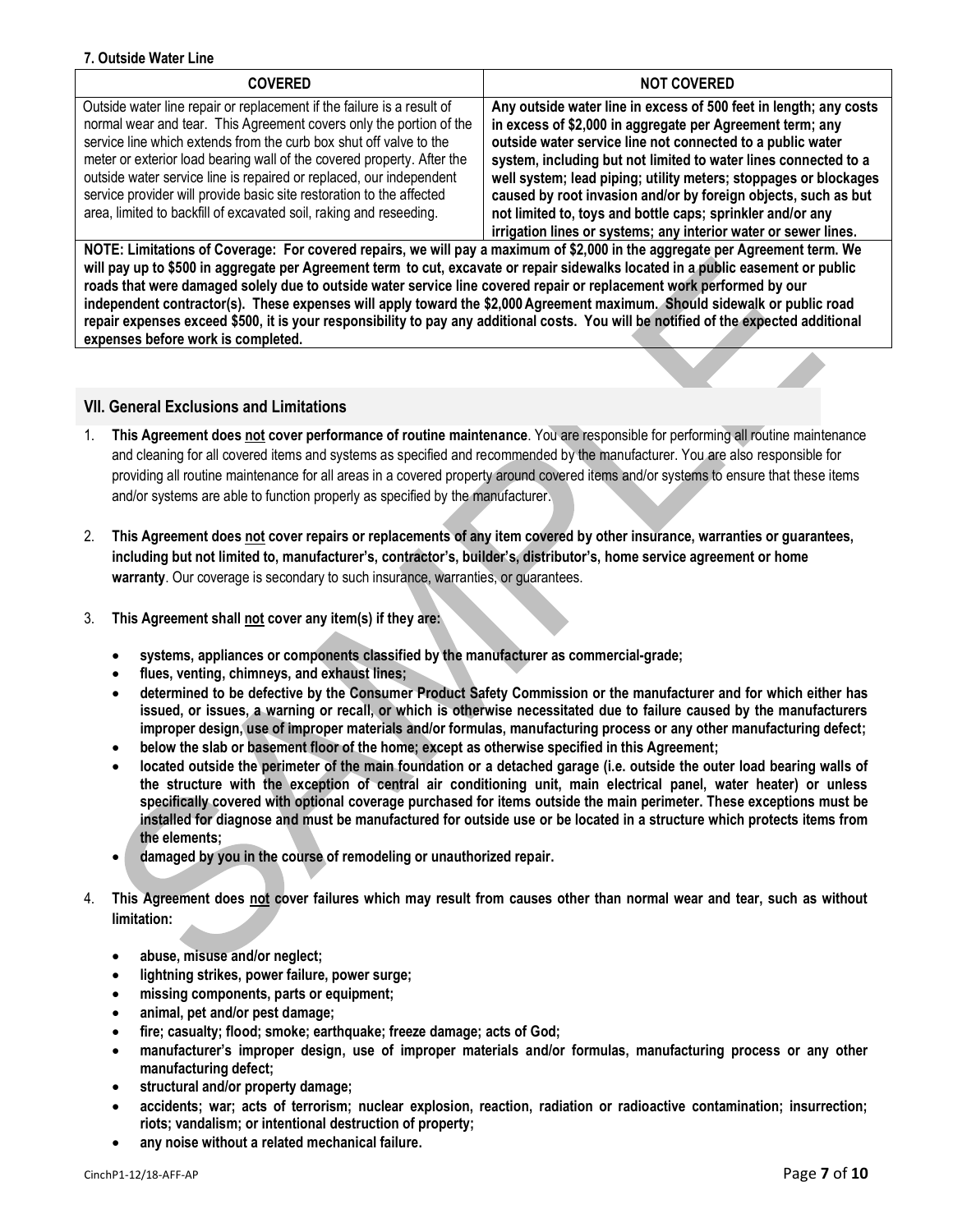- 5. **This Agreement does not cover mechanical failures, damages or remediation due to:**
	- **mold, mildew, mycotoxins, fungus, bacteria, virus, condensation, wet or dry rot, regardless of the source, origin, or location;**
	- **lack of capacity in the existing system or appliance, under/oversized systems in relation to the square footage for the area being heated or cooled;**
	- **conditions of insufficient or excessive water pressure;**
	- **conditions of inadequate wiring capacity, circuit overload, power failure and/or surge.**
- 6. **This Agreement does not cover costs for (except as otherwise specified in this Agreement):**
	- **construction, carpentry, dimensional or design change, or other modifications necessary to remove, relocate or install equipment;**
	- **providing or closing access to covered items;**
	- **equipment to gain access or permit serviceability such as but not limited to scaffolding;**
	- **restoration of any wall or floor coverings, cabinets, counter tops, tiling, paint or the like;**
	- **failure to meet building code(s), zoning requirements, utility regulations;**
	- **failure to comply with local, state or federal laws or regulations;**
	- **compliance with federal, state, and/or local law, code, regulation, or ordinance;**
	- **for testing required by state or local municipalities, such as but not limited to, load calculation or duct certification;**
	- **for additional charges to access or transport materials, supplies, or independent contractors to the covered property, such as but not limited to: tolls, required use of ferries, or barges;**
	- **permits;**
	- **code upgrades;**
	- **modifications.**
- 7. **This Agreement does not cover:** 
	- **removal and/or disposal of hazardous or toxic material or asbestos;**
	- **the use of cranes or other lifting equipment required to service any item or system;**
	- **excavation or other charges associated with gaining access to a well pump;**
	- **electronic computerized, or home energy management systems or devices; LCD displays that do not affect the primary operation of the unit unless otherwise stated in this agreement;**
	- **lighting and/or appliance management systems, unless otherwise stated in this agreement;**
	- **radon monitoring systems, fire sprinkler systems, and solar systems and components.**
- 8. **This Agreement does not cover delays or failures to provide service caused by, or related to:** 
	- **any of the exclusions listed herein;**
	- **shortages of labor and/or materials;**
	- **any other cause beyond our reasonable control.**

#### <span id="page-7-0"></span>**VIII. Limitation of Liability**

- 1. We are not responsible for incidental, consequential, special, and/or punitive damages and you agree to waive any and all claims for such damages, arising from, resulting from and/or related to the failure of any item or system, including, but not limited to, food spoilage, loss of income, additional living expenses, and/or other property damage.
- 2. We are not liable for any damages that result from an independent contractor's service, delay in providing service or failure to provide service. We are not liable for any incidental, consequential, special, and/or punitive damages, whether caused by negligence or any other cause, and you agree to waive any and all claims for such damages, arising from, resulting from or related to any independent contractor's service, delay in providing service or failure to provide service, including, but not limited to, damages, resulting from delays in securing parts and/or labor, the failure of any equipment used by an independent contractor, labor difficulties, and/or the negligent, tortuous and/or unlawful acts or omissions of any independent contractor.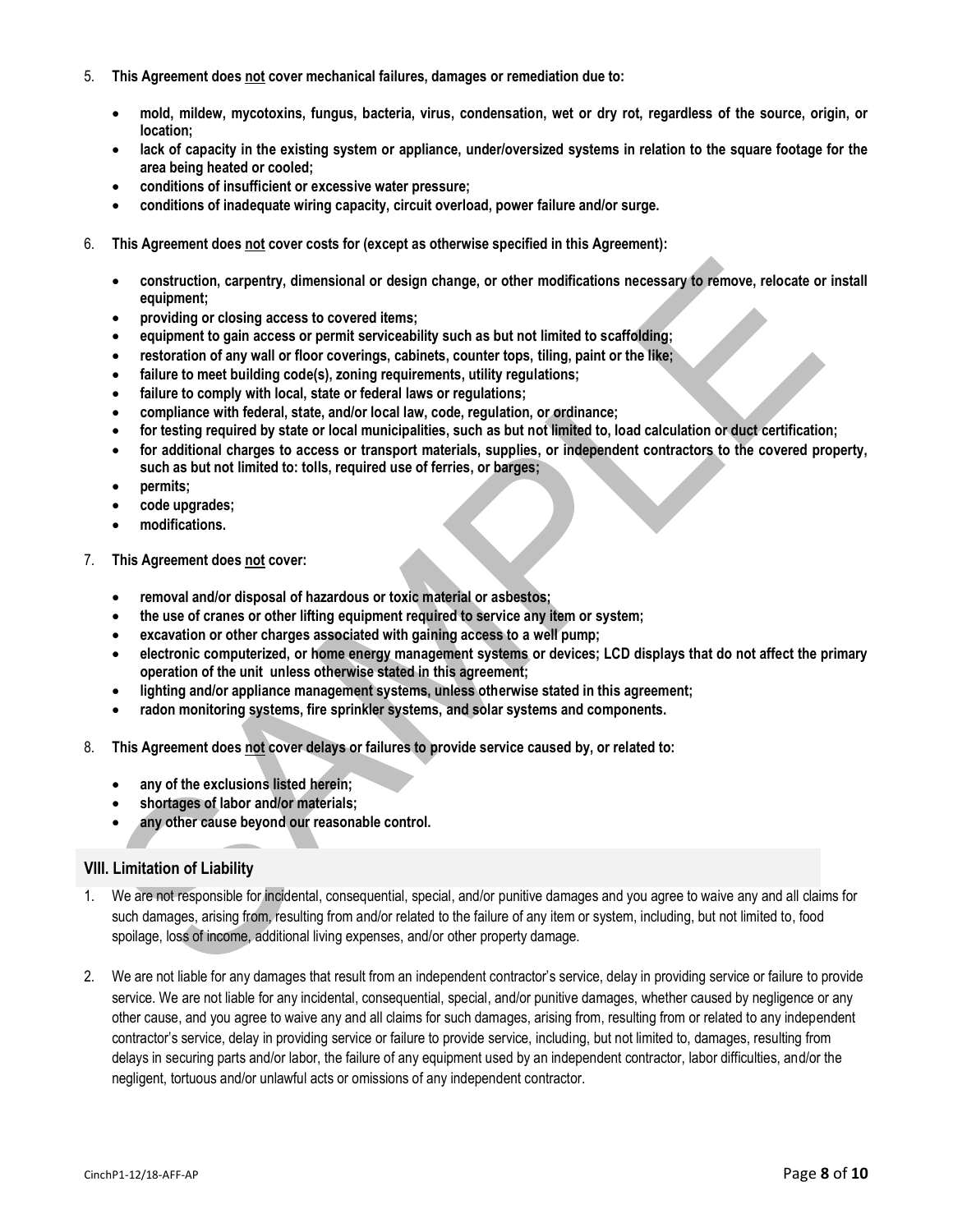## <span id="page-8-0"></span>**IX. Cancellation Information**

- 1. You may cancel this Agreement by telephone or in writing within 30 days of the coverage effective date for a full refund of the contract fees paid if no claim has been made. The right to cancel this Agreement as provided in this paragraph is not transferable. A ten percent (10%) penalty per month will be added to any refund required under this paragraph, including any accrued penalties, which are not paid or credited within 30 days after you cancel this Agreement.
- 2. You may cancel this Agreement within 30 days of the coverage effective date if a claim has been made, or at any time thereafter, at which time you may be entitled to a refund of unearned contract fees paid based on the short rate schedule less a processing fee of twenty-five dollars (\$25) and less the cost of any services performed pursuant to the Agreement, where permitted by law. If claims have been paid, we may bill you for the lesser of the net amount due to us or the unpaid annual term contract fee. We will bill or charge you any balance owed to us through the same mechanism as any previous installment billings, or we will direct bill you if such a mechanism is not available.
- 3. We may terminate this Agreement immediately, after any applicable notice provisions, for non-payment, fraud or material misrepresentation. If we terminate for fraud or material misrepresentation, this Agreement is void and we shall refund all paid contract fees if no claims have been made. If a claim has been made, we will follow normal cancellation procedures as outlined in this section.
- 4. In the event you threaten to harm or actually harm the safety or well-being of: (i) the company; (ii) any employee of the company; (iii) an independent contractor; or (iv) any property of the company or the independent contractor, you will be in breach of this Agreement. In the event you breach this or any other obligation under this Agreement, we may refuse to provide service to you and may cancel this Agreement immediately.

## <span id="page-8-1"></span>**X. Dispute Resolution**

- 1. **ARBITRATION**: All disputes, controversies or claims of any sort, arising out of or in any way relating to this Agreement, its negotiation, and the Services provided pursuant to it, whether based in contract, tort, regulation, or any other legal or equitable theory (collectively "Disputes"), shall be resolved at the consumer's choice by settlement, or final and binding arbitration, or in and through a small claims court having jurisdiction over such Disputes. Arbitration shall be conducted within the geographical limits of the applicable federal district court where the Covered Property is located, or such other location upon which both parties mutually agree, and administered by a mutually agreed upon arbitration service. The Commercial Arbitration Rules and Supplementary Procedures for Consumer-Related Disputes of the American Arbitration Association or similar such rules (the "Arbitration Rules") in effect at the time arbitration is demanded by either party shall govern the arbitration proceeding and the selection of one neutral arbitrator to preside over the proceeding. The arbitrator is empowered to decide all Disputes and all questions related to the enforceability and scope of these Dispute Resolution provisions, including but not limited to the validity, interpretation and applicability of these Dispute Resolution Provisions. Additionally, this transaction involves interstate commerce, and these Dispute Resolution provisions shall be governed by the Federal Arbitration Act, as amended (9 USC 1). No arbitration may proceed on a class or representative basis, and the arbitrator may not consolidate any arbitration proceeding governed by these Dispute Resolution Provisions with any other person's arbitration proceeding, and may not otherwise preside over any form of a representative or class proceeding. Under the Arbitration Rules, although each party is required to pay certain administrative and arbitrator fees, the amount the consumer may be required to pay is limited. Each party to arbitration is responsible for its own attorney's fees, if the party chooses to be represented by an attorney.
- 2. **CLASS ACTION AND JURY TRIAL WAIVER:** Each party to this Agreement may bring a Dispute against the other only in its individual capacity and not as a plaintiff or class member in any purported class or representative proceeding. Each party gives up or waives any right it may have to have any Disputes between them resolved by a jury.

## <span id="page-8-2"></span>**XI. Other Conditions**

- 1. **Term.** Coverage under this Agreement commences on the effective date specified on the Agreement Coverage Summary Page and expires twelve (12) month(s) from Agreement effective date.
- 2. **Renewal. Where permitted by state law, this Agreement may automatically renew at the sole and exclusive option of the Issuing Company for successive one (1) month(s). In the event the Issuing Company elects to renew this Agreement, you**